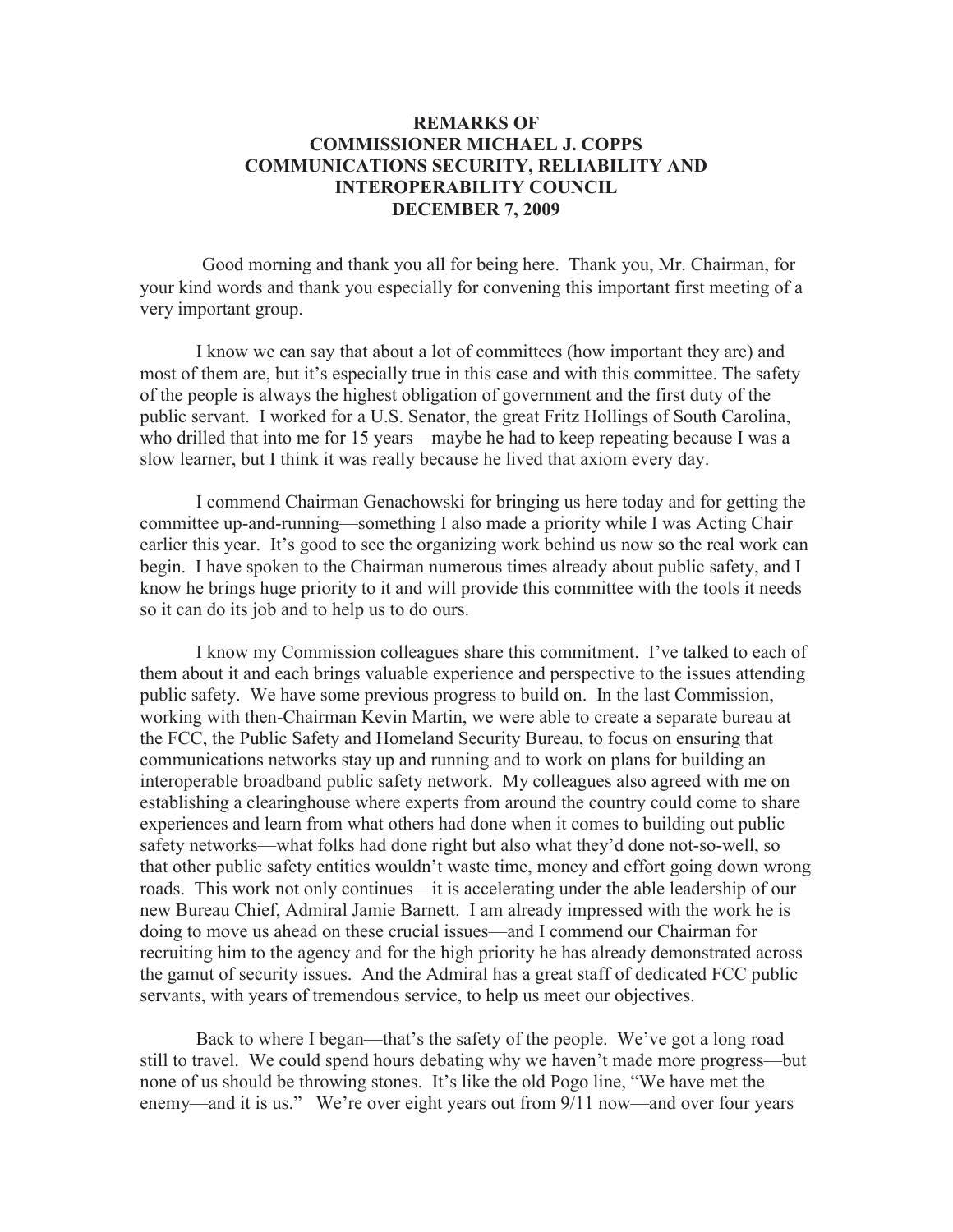beyond Hurricane Katrina—and our country is nowhere near where it should be in terms of being prepared for the next great disaster, be it man-made or from the not-alwaysbenign hand of Mother Nature. On this day particularly, December  $7<sup>th</sup>$ , we should appreciate how swiftly harm can befall us. Yes, I think in some respects we've moved ahead, but I think most public safety experts agree that there's more to be done than has yet been done. Many of us remember the stern warnings of *The 9/11 Commission Report*. Well, many of the shortfalls identified in that report still remain. And, as a country, the farther away we get without another terror attack, the more hurricane-less summers we have, the more folks become complacent. Most of us are guilty of that, I suppose. And it's not good. But it is *government* that must lead the way. Not acting by itself, but working closely with the private sector, public safety, all the stakeholders—and when it comes to public safety, we're all stakeholders. It's all of our jobs—industry, government and the public safety community, working together—to do this job. As I have said before, when disaster strikes again, we don't want anyone to be able to say that we in the public sector or you in the private sector were asleep at the switch. If disaster struck tomorrow, to be perfectly frank, I don't think there would be a patient reaction from the American people—nor should there be.

I have worked with many of you in the predecessor councils to this one— the NRIC and the MSRIC. Now they are essentially combined—reflecting the reality of the convergence we are seeing across technologies and communications platforms. And, I know we can count on you. Thank you, in particular, to Chris Fischer of APCO and Bill Smith of AT&T for co-chairing our new CSRIC. We are fortunate to have them leading this council.

I recognize that this is only your first meeting as the CSRIC—but since time is not our friend when it comes to security and public safety, I will be looking for solid recommendations from you on a host of issues. Soon. There are many public safety issues out there—next-generation public safety and commercial communications networks; cyber-security; E-911 reliability, CAP-based Emergency Alert Services; prioritization of vital communications during a pandemic—to name just a few. I imagine you'll have a clearer idea of where your initial focus will be by the time you leave here today.

The work of this Council is all the more timely in light of the charge this Commission has from Congress and the President to develop a National Broadband Plan to get high-speed, high-value broadband out to all our citizens. It's the central infrastructure challenge of the first half of the Twenty-first century—and its success relies on that infrastructure being secure, reliable and interoperable. We're going to be hugely dependent on broadband in this century, so making it robust and reliable is an enormous challenge. But our country knows how to respond to great challenge. You know, in all the great infrastructure challenges coursing back through our history whether the building roads or transcontinental railroads or the electrification of rural America—we have always found a way to bring the public and private sectors together to get the job done. Broadband infrastructure—and the safety that must secure it—is no exception. Each of you and your organizations bring experience, knowledge and